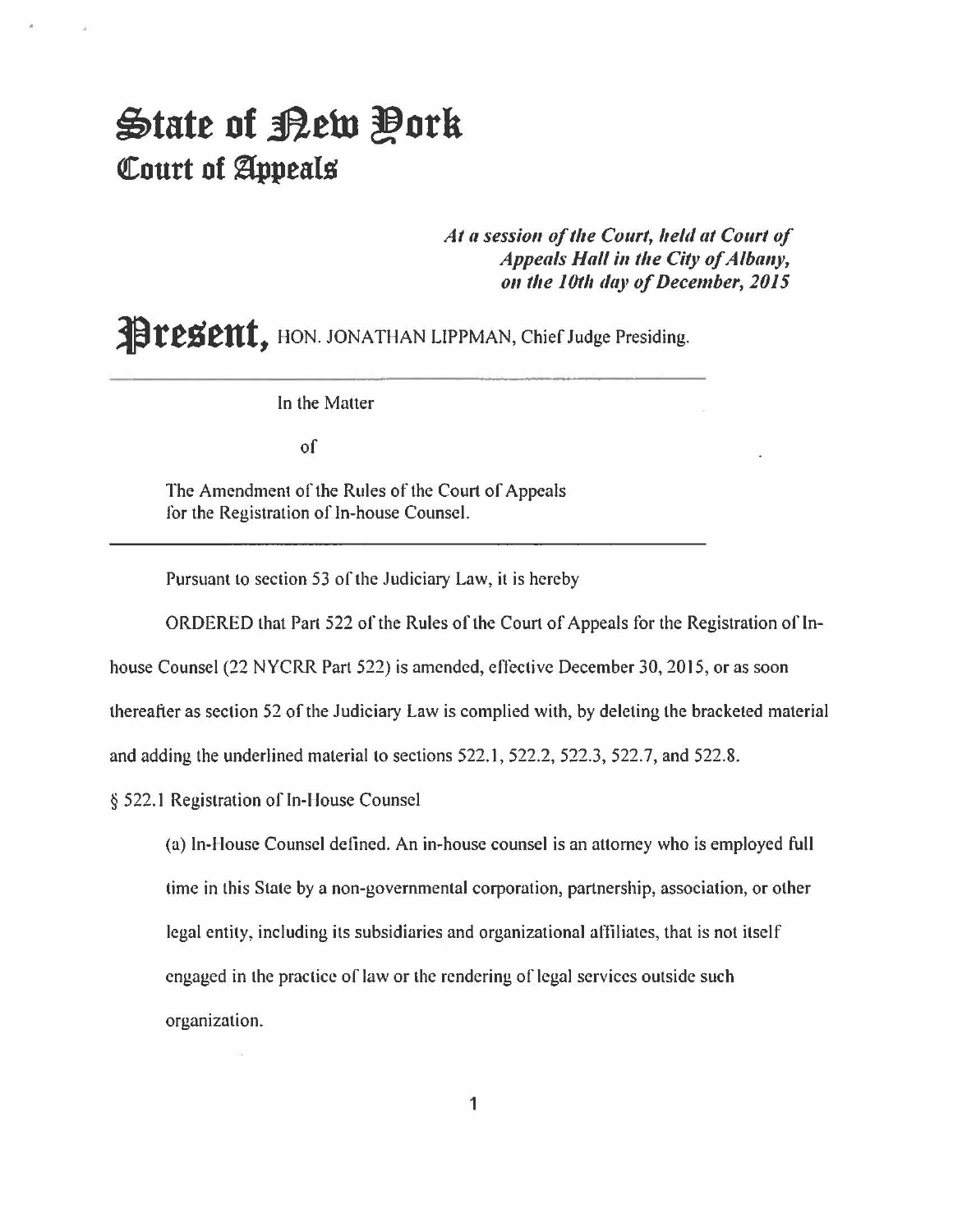(b) **In** its discretion, the Appellate Division may register as in-house counsel an applicant who:

 $(1)$  (i) has been admitted to practice in the highest law court in any other state or territory of the United States or in the District of Columbia; or Iii) is a member jn good standing of a recognized legal profession in a foreign non-United States jurisdiction. the members of which are admitted to practice as lawyers or counselors at law or the equivalent and subject to cfiective regulation by a duly constituted professional body or public authority: (2) is currently admitted 10 the bar as an active member in good standing in at least one other jurisdiction. within or outside the United States. which would similarly permit an attorney admitted to practice in this State to register as in-house counsel; and (3) possesses the good moral character and general fitness requisite for a member of the bar of this State.

## § 522.2 Proof required

An applicant under this Part shall file with the Clerk of the Appellate Division of the department in which the applicant resides, is employed or intends to be employed as in-house counsel:

(a) a certificate of good standing from each jurisdiction in which the applicant is licensed to practice law;

(b) a leller from each such jurisdiction's grievance committee, or other body entertaining complaints against attorneys, certifying whether charges have been filed with or by such committee or body against the applicant, and, if so, the substance of the charges and the disposition thereof;

2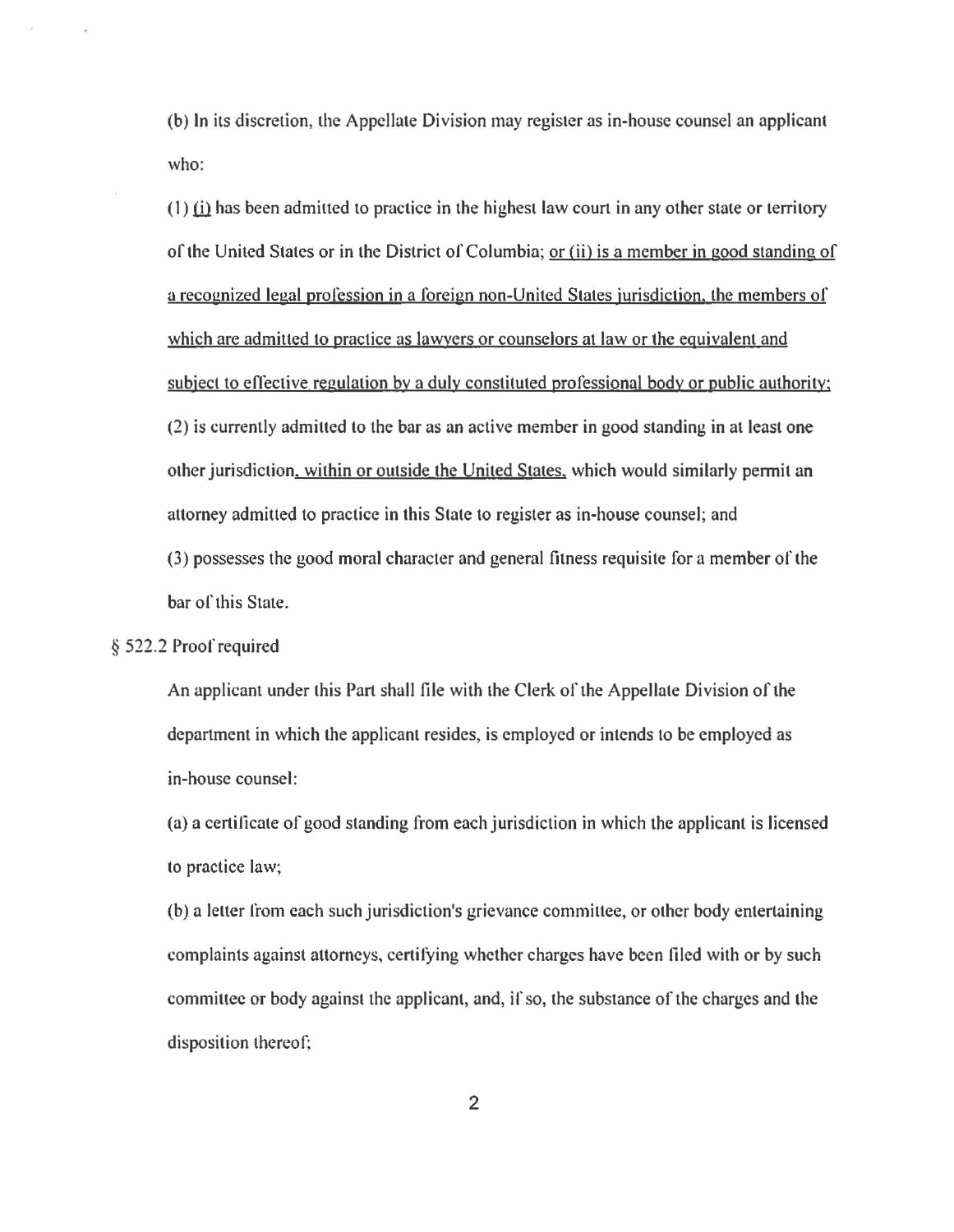(c) an affidavit certifying that the applicant:

(I) perlonns or will perfonn legal services in this State solely and exclusively as provided in section 522.4; and

(2) agrees to be subject to the disciplinary authority of this State and to comply with the New York Rules of Professional Conduct (22 NYCRR Part 1200) and the rules governing the conduct of attorneys in the judicial department where the attorney's registration will be issued; and

(d) an affidavit or affirmation signed by an officer, director, or general counsel of the applicant's employer, on behalf of said employer, attesting that the applicant is or will be employed as an attorney for the employer and that the nature of the employment conforms to the requirements of this Part.

(e) Documents in languages other than English shall be submitted with a certified English translation.

§ 522.3 Compliance

An attorney registered as in-house counsel under this Part shall:

(a) remain an active member in good standing in at least one state or territory of the United States or in the District of Columbia or a loreign jurisdiction as described in section  $522.1(b)(1)$ ;

(b) promptly notify the appropriate Appellate Division department of a disposition made in a disciplinary proceeding in another jurisdiction;

(c) register with the Office of Court Administration and comply with the appropriate biennial registration requirements; and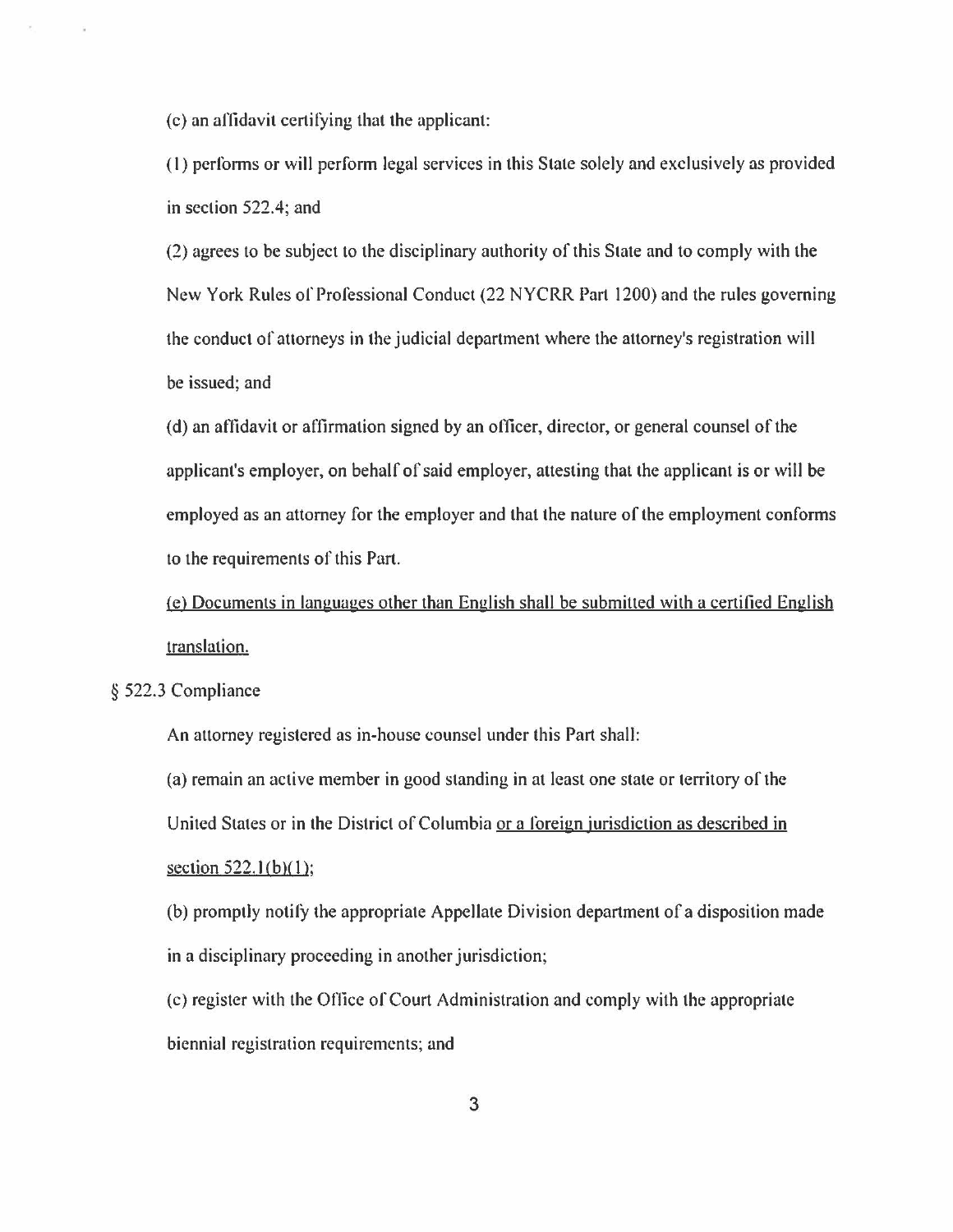(d) except as specifically limited herein, abide by all of the laws and rules that govern attorneys admitted to the practice of law in this State.

## § 522.7 Saving Clause and Noncompliance

(a) An attorney employed as in-house counsel, as that term is defined in section  $522.1(a)$ , [on the effective date of this Part, shall within 90 days of the date thereof: file an application in accordance with section 522.2. Attorneys employed as in-house counsel after the effective date of this Part] shall file [such] an application in accordance with section 522.2 within 30 days of the commencement of such employment;

(b) Failure to comply with the provisions of this Part shall be deemed professional misconduct, provided, however, that the Appellate Division may upon application of the attorney grant an extension upon good cause shown.

## § 522.8 Pro bono legal services

Notwithstanding the restrictions set forth in section 522.4 of this Part, an attorney registered as in-house counsel under this Part may provide pro bono legal services in this State in accordance with New York Rules of Professional Conduct (22 NYCRR 1200.0) rule 6. I(b) and other comparable definitions of pro bono legal services in New York under the following terms and conditions. An attorney providing pro bono legal services under this section:

(a) shall be admitted to practice and in good standing in another state or territory of the United States or in the District of Columbia and possess the good moral character and general fitness requisite for a member of the bar of this State, as evidenced by the attorney's registration pursuant to section 522. I (b) of this Part;